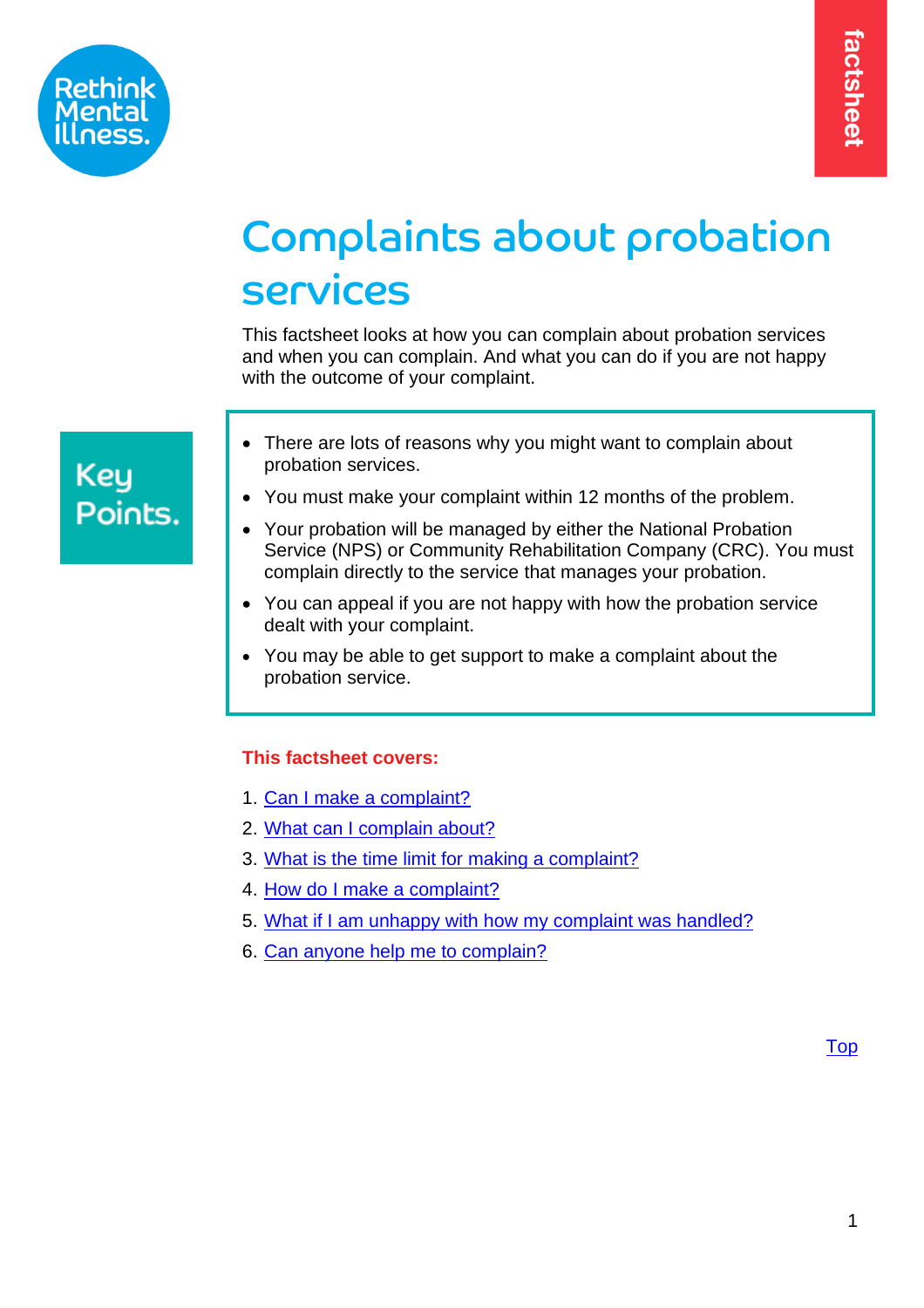# <span id="page-1-0"></span>**1. Can I make a complaint?**

There are two services that manage offenders living in the community:<sup>1</sup>

- The National Probation Service (NPS) manages high risk offenders and
- Community Rehabilitation Companies (CRC) manage low and medium risk offenders.

This factsheet is aimed at people who are on probation. But other people can also complain to the NPS or a CRC. You can complain if you are a:<sup>2</sup>

- current or past offender under the NPS or CRC,
- victim of a crime committed by someone under the NPS or CRC,
- relative of the offender.
- relative of the victim, or
- parent, partner, brother, sister or child of someone in the above groups that has died.

If you are making a complaint for someone else you need their consent, unless they have died. This means they must agree that you can complain for them. They must put their consent in writing and you must include this with the complaint you send.<sup>3</sup>

The person you are making a complaint for might not be able to read or write. You can write the consent form out yourself and ask them to put an 'X' next to a statement that says they consent. An independent witness will need to sign the consent form to say they witnessed the person marking an 'X' on the form.

[Top](#page-0-0)

### <span id="page-1-1"></span>**2. What can I complain about?**

Your complaint must be:<sup>4</sup>

- about something a staff member did, or
- something you think a staff member should have done but didn't do.

You can complain if you think the probation service is not treating you fairly because of your mental health condition. For example, if your offender manager stops you from going to appointments with the Community Mental Health Team (CMHT).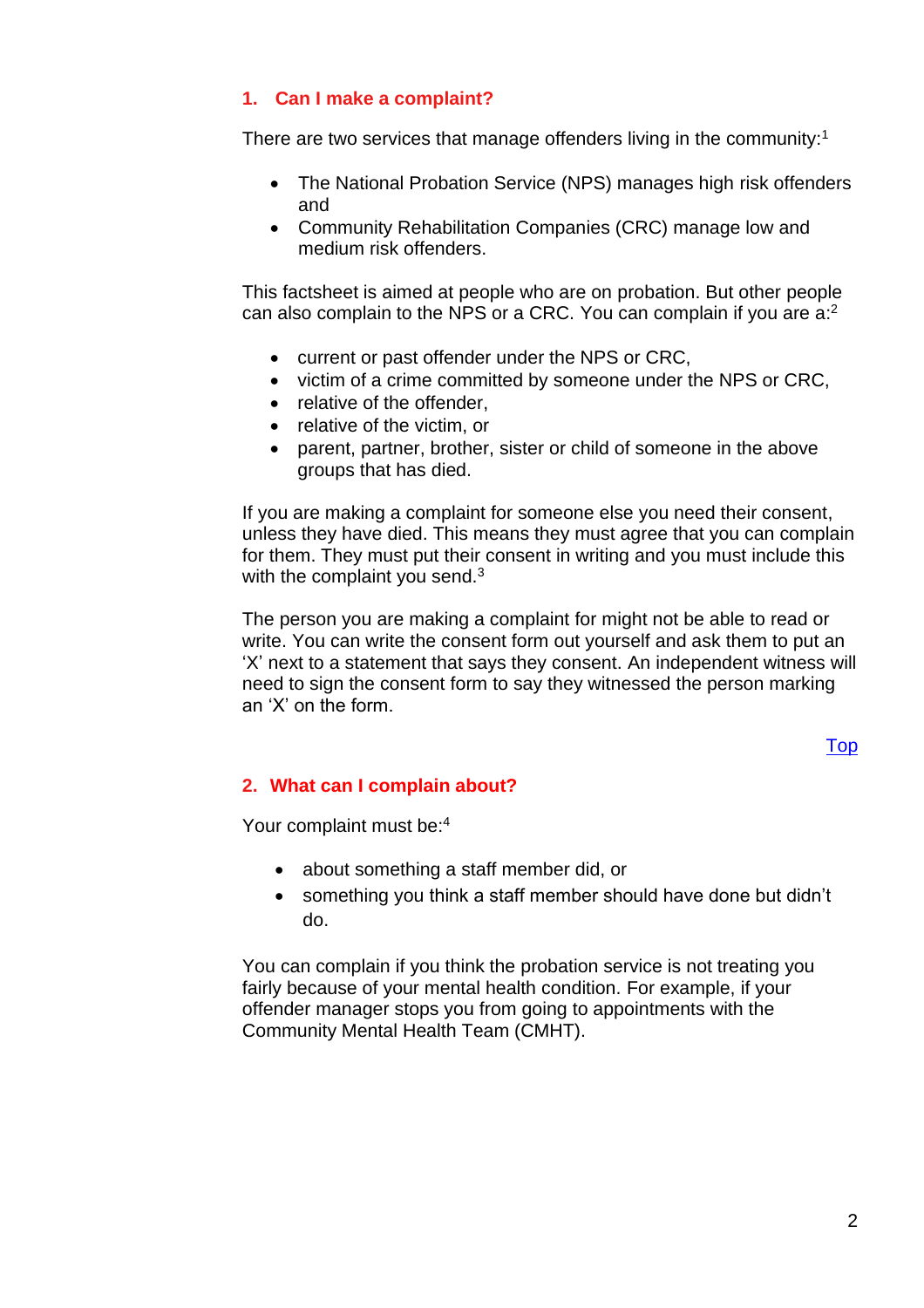When making a complaint, you need to think about the following.

- Where and when did it happen?
- Who was involved?
- What was said and done?
- Did you get injured or did any of your things get damaged?
- Did anyone see what happened, if so who?

Try to explain clearly what happened and why you are making a complaint.

You can't complain about something that the police are investigating or any decision by the: $5,6$ 

- Courts,
- Parole Board,
- Crown Prosecution Service, or
- The Criminal Cases Review Commission.

If you want to complain about any time you spent in hospital, or about your solicitor then the process is different. You can find more information about:

- Complaints
- Legal Advice

at [www.rethink.org.](http://www.rethink.org/) Or call our General Enquires team on 0121 522 7007 and ask them to send you a copy of our factsheet.

[Top](#page-0-0)

# <span id="page-2-0"></span>**3. What is the time limit for making a complaint?**

You must make your complaint within 1 year. The time limit starts from:<sup>7</sup>

- when the problem you are making the complaint about happened, or
- when you found out about the problem.

If you don't want to make a complaint straight away, then write down the date the problem started. You will have 12 months from that date to make your complaint.

[Top](#page-0-0)

# <span id="page-2-1"></span>**4. How do I make a complaint?**

Before making a formal complaint you can try speaking to your Probation Officer. Or you can speak to their manager, the Senior Probation Officer. You can do this face-to-face, over the phone or in writing.<sup>8</sup>

Make sure you clearly use the word 'complaint.'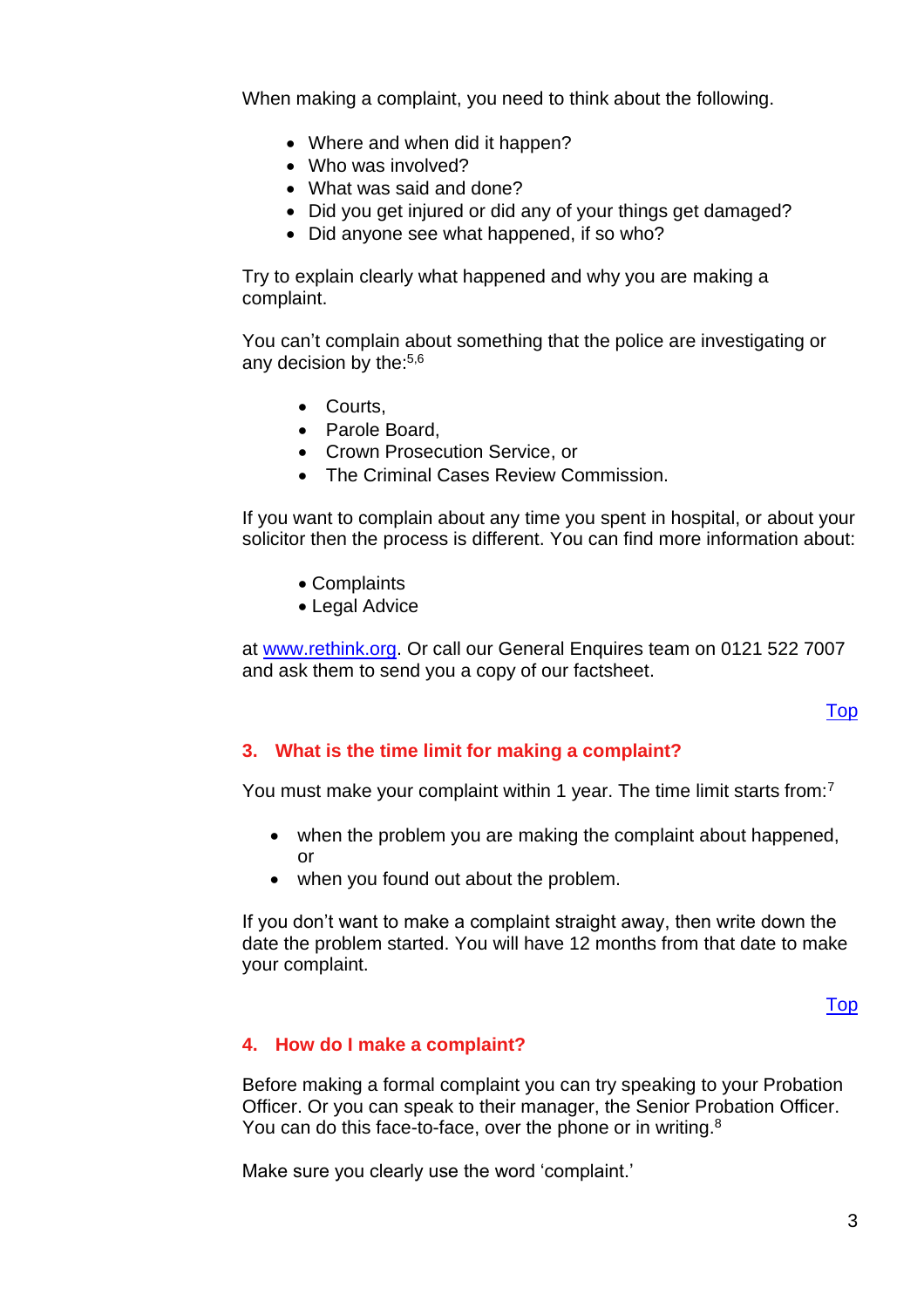They will investigate your complaint. They may want to speak to you to get more information. When they have looked into the complaint they should send you a letter. This should say what your complaint was and what they are going to do to put things right.

It is usually best to try and sort things out informally. But if you don't want to speak to your Probation Officer or the Senior Probation Officer you can make a formal complaint.

#### **How can I make a formal complaint? 9**

You must make a formal complaint in writing. You can do this by email or by letter.

If you are under the NPS you should send your complaint to [public.enquiries@noms.gsi.gov.uk.](mailto:public.enquiries@noms.gsi.gov.uk) 10

If you are under a Community Rehabilitation Company (CRC) you should follow their formal complaints procedure. You can find these online. Each CRC has a website. On the website it will tell you where to send your complaint to.

If you don't know what NPS or CRC you are under then you can find a full list of them here: [www.gov.uk/government/publications/probation-directory](http://www.gov.uk/government/publications/probation-directory)

#### **When should I hear back about my complaint?**

After you make your complaint, you should hear back from the probation service within 5 working days.<sup>11</sup> They will tell you if they are going to investigate your complaint or not. If they decide to investigate they should contact you within 25 working days.<sup>12</sup>

#### **What can I do if I am not happy with the response?**

If you are not happy with the response you can appeal it.<sup>13</sup> Your appeal must be in writing. It must be sent to the Deputy Director of the NPS division or the Chief Executive of the CRC.<sup>14</sup>

You have 20 working days from the date of their response letter to appeal.<sup>15</sup> They should let you know that they have received your appeal within 5 working days.<sup>16</sup>

A panel of 3 people will look at your appeal. They may ask to meet you. The panel will investigate your complaint again. You should get a response within 20 working days.<sup>17</sup>

#### **What can I do if I am not happy with the appeal response?**

If you are still not happy with the reply you can contact the Prisons and Probation Ombudsman. Section 5 looks at this in more detail.

[Top](#page-0-0)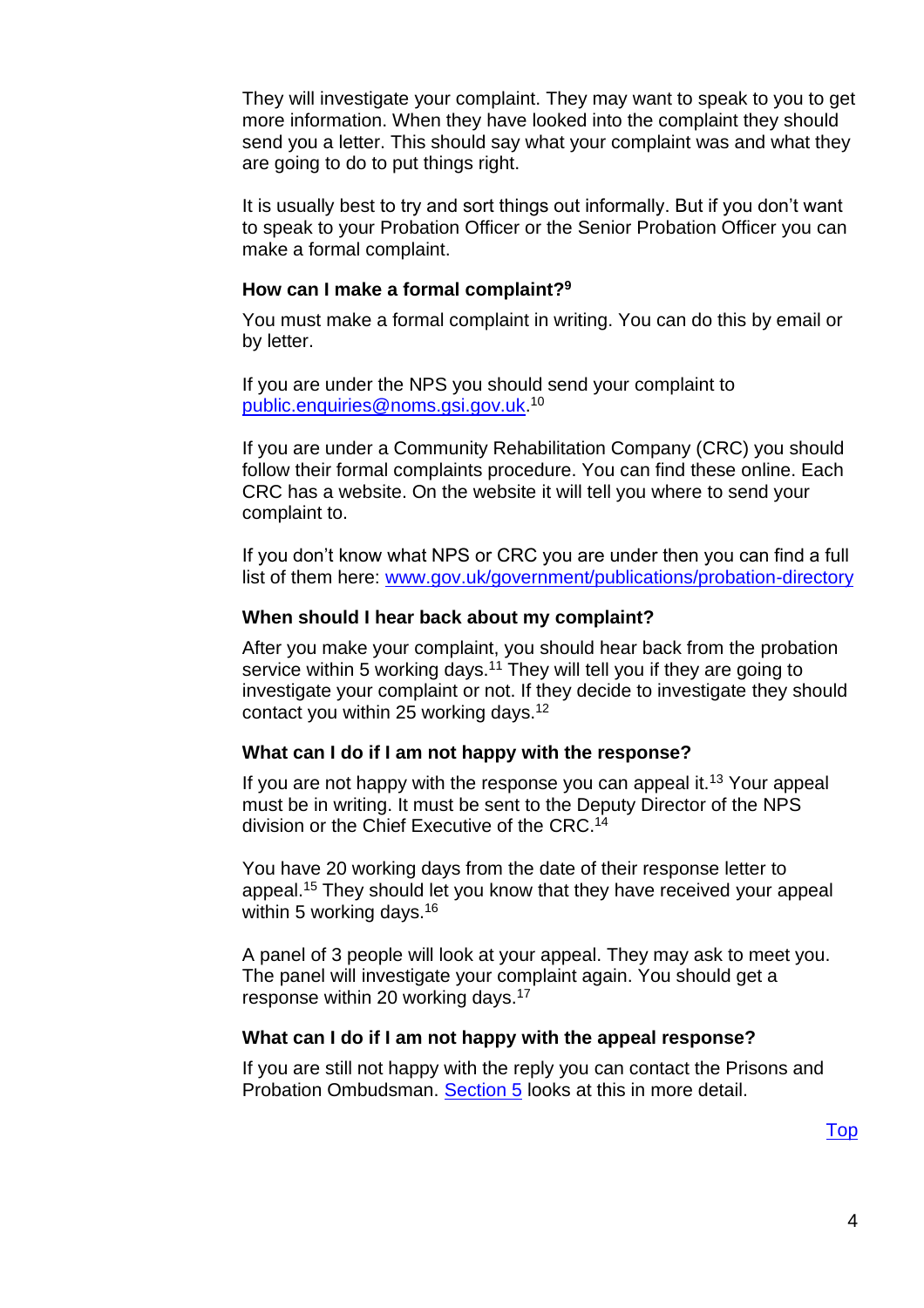# **5. What if I am unhappy with how my complaint was handled?**

If you are unhappy with the outcome of your appeal you can contact the Prisons and Probation Ombudsman (PPO).<sup>18</sup> The PPO is independent from the NPS and CRC's.

You need to contact the PPO within 3 months of the appeal decision.

You can only complain to the PPO if you are the person directly affected by the complaint. But the PPO can sometimes accept complaints from third parties on behalf of individuals who are unable to act on their own behalf. 19

You can only complain to the PPO in writing. You should give details about why you are unhappy with probation's response. It will help to send any paperwork you have from the probation complaints process. You can find the contact details of the PPO below.

#### **Prisons and Probation Ombudsman**

**Telephone:** 020 7633 4100 or 0845 010 7938 **Address:** Third Floor, 10 South Colonnade, London E14 4PU **Email:** [mail@ppo.gsi.gov.uk](mailto:mail@ppo.gsi.gov.uk) **Website:** [www.ppo.gov.uk](http://www.ppo.gov.uk/)

The PPO will tell you if they will investigate your complaint or not. If not, they should tell you why.

The PPO aims to deal with your complaint within 12 weeks.<sup>20</sup>

#### **What can I do if I disagree with the PPO's decision?**

You might disagree with the PPO's decision. You might think that the PPO does not understand your complaint. Or it has missed something important.

You can appeal to the PPO if you disagree with them. You can do this by writing back to them and explaining why you disagree. The investigation will be reviewed by a member of senior staff who has not been involved in the case before.<sup>21</sup> If your appeal is not successful they will write to you and explain why.

#### **What can I do if I disagree with the PPO's decision about my appeal?**

If you still aren't happy with the PPO's response you can take your complaint to the Parliamentary and Health Service Ombudsman (PHSO).<sup>22</sup>

To do this you have to fill in a PHSO complaint form. You can find these on their website. You have to pass this on to your local MP.<sup>23</sup> To find out who your local MP is, go to the website [www.parliament.uk/mps-lords-and](http://www.parliament.uk/mps-lords-and-offices/mps/)[offices/mps/](http://www.parliament.uk/mps-lords-and-offices/mps/) or contact the House of Commons Enquiry Service on 020 7219 4272. The contact details for the PHSO are below.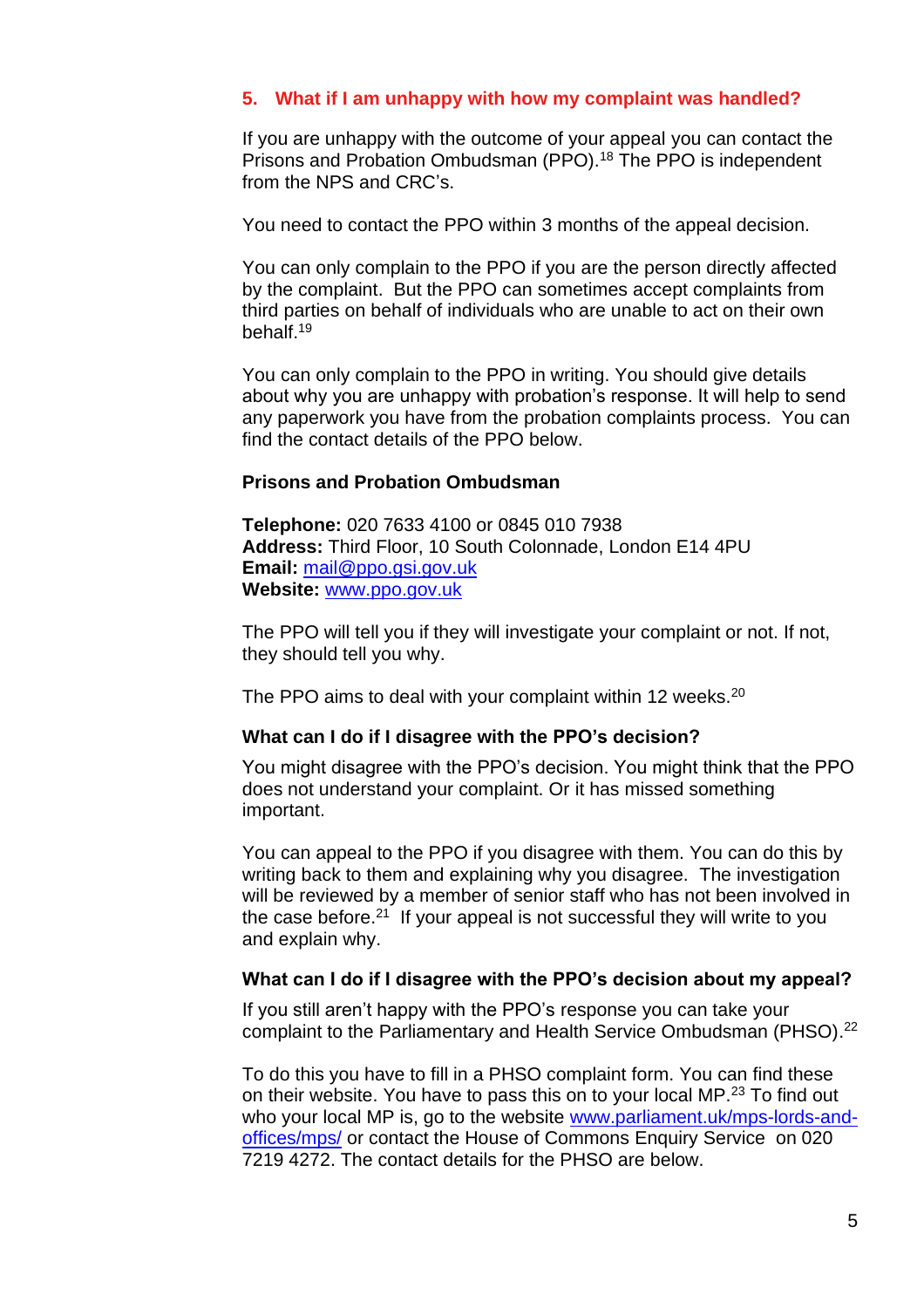# **Parliamentary and Health Service Ombudsman (PHSO)**

**Telephone:** 0345 015 4033 (08.30 am- 05.30pm Monday to Friday) **Address:** The Parliamentary and Health Service Ombudsman, Millbank Tower, Millbank, London, SW1P 4QP **Email:** [phso.enquiries@ombudsman.org.uk](mailto:phso.enquiries@ombudsman.org.uk) **Website:** [www.ombudsman.org.uk/](http://www.ombudsman.org.uk/)

[Top](#page-0-0)

# <span id="page-5-0"></span>**6. Can anyone help me complain?**

You could ask a family member or friend to help you make your complaint.

#### **Advocacy**

There might be advocacy services that could help you make a complaint. You would need to speak to a community advocacy service. These are also sometimes called generic advocacy services. To search for services you can try the following.

- Use an internet search engine use search terms like 'community advocacy Leicestershire' or 'general advocacy Devon'.
- Ask a support worker or key worker, if you have one.
- Ask you local council whether they have a list.

You can find more information about **'Advocacy'** at [www.rethink.org.](file://///Srv-fil05/YKS_NE_EM/EM/Advice%20&%20Information%20Service%20AIS4005/Shared/FACT%20SHEETS/Employment%20Support%20Allowance%20(ESA)%20Factsheet/Review%20Folder/2016/www.rethink.org) Or call our General Enquiries team on 0121 522 7007 and ask them to send you a copy of our factsheet.

### **Your MP**

You could ask your local MP to help you make a complaint. They could either help you to complete forms or perhaps make a complaint on your behalf.

You can find out who your local MP is by going to the website www.parliament.uk/mps-lords-and-offices/mps/ or contact the House of Commons Enquiry Service on 020 7219 4272.

[Top](#page-0-0)

**Useful** Contacts

### **Civil Legal Advice**

This organisation can sometimes offer free, confidential and independent legal advice for people in England and Wales.

**Telephone**: 0345 345 4 345 (Mon-Fri 9am-8pm and Sat 9am-12:30pm) **Website**: [www.gov.uk/civil-legal-advice](http://www.gov.uk/civil-legal-advice)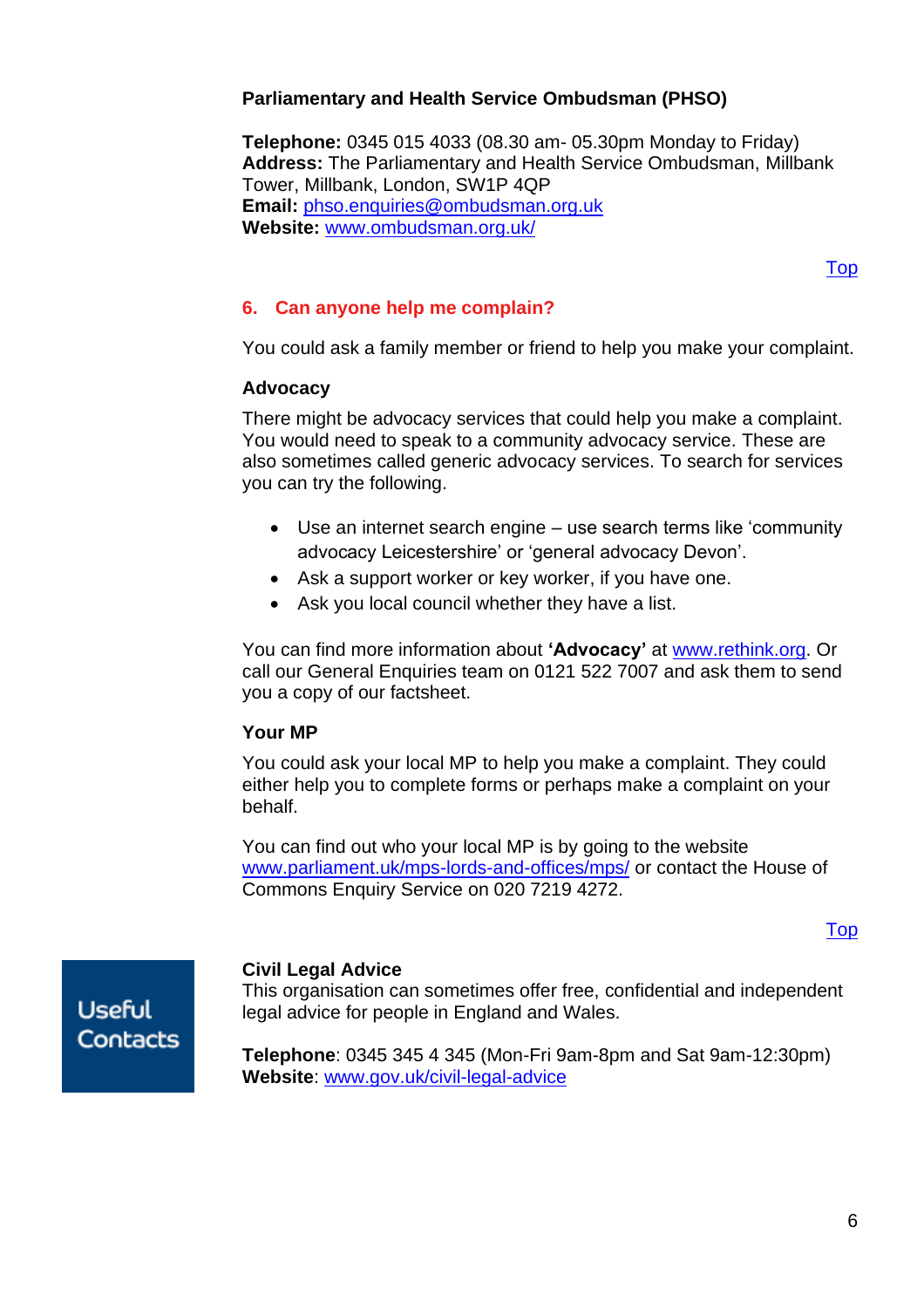#### **The Law Society**

You might want to get some legal support after making a complaint. This organisation can help you find a solicitor.

**Telephone:** 020 7242 1222

**Email:** Online form on the website **www.lawsociety.org.uk/get-in-touch/ Website**: [www.lawsociety.org.uk/find-a-solicitor/](http://www.lawsociety.org.uk/find-a-solicitor/)

#### **Equality Advisory Support Service (EASS)**

Gives advice on discrimination and human rights issues to people in England, Scotland and Wales.

**Telephone**: 0808 800 0082 (Mon-Fri 9am-7pm and Sat 10am-2pm) **Address:** FREEPOST EASS HELPLINE FPN6521 **Email:** Online form [here](http://www.equalityadvisoryservice.com/app/ask) **Website:** [www.equalityadvisoryservice.com](http://www.equalityadvisoryservice.com/)

[Top](#page-0-0)

**References** 

<sup>1</sup> National Probation Service. *About us.* [www.gov.uk/government/organisations/national](http://www.gov.uk/government/organisations/national-probation-service/about)[probation-service/about](http://www.gov.uk/government/organisations/national-probation-service/about) (accessed 23 November 2018).

<sup>2</sup> National Offender Management Service (NOMS). *National Offender Management Service Probation Standard Complaints Procedure,* PI 51/2014. London: NOMS; 2014 (Revised 2016). Para 2.3 and 2.4.

- <sup>5</sup> As note 2, at para 2.7.
- <sup>6</sup> As note 2.
- <sup>7</sup> As note 2, at para 2.6.
- <sup>8</sup> As note 2, at para 2.12.
- <sup>9</sup> As note 2, at para 2.15-2.22.

<sup>10</sup> Gov.uk. *Her Majesty's Prison and Probation Service – complaints procedure.*  [www.gov.uk/government/organisations/her-majestys-prison-and-probation](http://www.gov.uk/government/organisations/her-majestys-prison-and-probation-service/about/complaints-procedure)[service/about/complaints-procedure](http://www.gov.uk/government/organisations/her-majestys-prison-and-probation-service/about/complaints-procedure) (accessed 28th November 2018).

- $11$  As note 2, at para 2.19.
- <sup>12</sup> As note 2 at para 2.21.
- <sup>13</sup> As note 2, at para 2.22.
- <sup>14</sup> As note 2, at para 2.23.
- <sup>15</sup> As note 2, at para 2.22. <sup>16</sup> As note 2, at para 2.23.
- <sup>17</sup> As note 2, at para 2.26.
- 
- <sup>18</sup> As note 2, at para 2.27.

<sup>19</sup> Prisons and Probation Ombudsman. *How to submit a complaint.* 

[www.ppo.gov.uk/investigations/make-complaint/how-to-make-a-complaint-dvd/](http://www.ppo.gov.uk/investigations/make-complaint/how-to-make-a-complaint-dvd/) (accessed 23 November 2018).

<sup>20</sup> Prisons and Probation Ombudsman*. What to expect when you make a complaint*. [www.ppo.gov.uk/investigations/make-complaint/what-to-expect/](http://www.ppo.gov.uk/investigations/make-complaint/what-to-expect/) (accessed 12 December 2018).

<sup>21</sup> Prison and Probation Ombudsman. *How to appeal.* 

[www.ppo.gov.uk/investigations/make-complaint/complaints-faq/](http://www.ppo.gov.uk/investigations/make-complaint/complaints-faq/)(accessed 12 December 2018).

 $22$  As note 22.

<sup>23</sup> Parliamentary and Health Service Ombudsman. *Making a complaint – Complain to us: Getting started – Complaint forms.* [www.ombudsman.org.uk/making-complaint/complain](https://www.ombudsman.org.uk/making-complaint/complain-us-getting-started/complaint-forms)[us-getting-started/complaint-forms;](https://www.ombudsman.org.uk/making-complaint/complain-us-getting-started/complaint-forms) (accessed 30 November 2018).

<sup>3</sup> As note 2, at para 2.4.

<sup>4</sup> As note 2, at para 2.5.